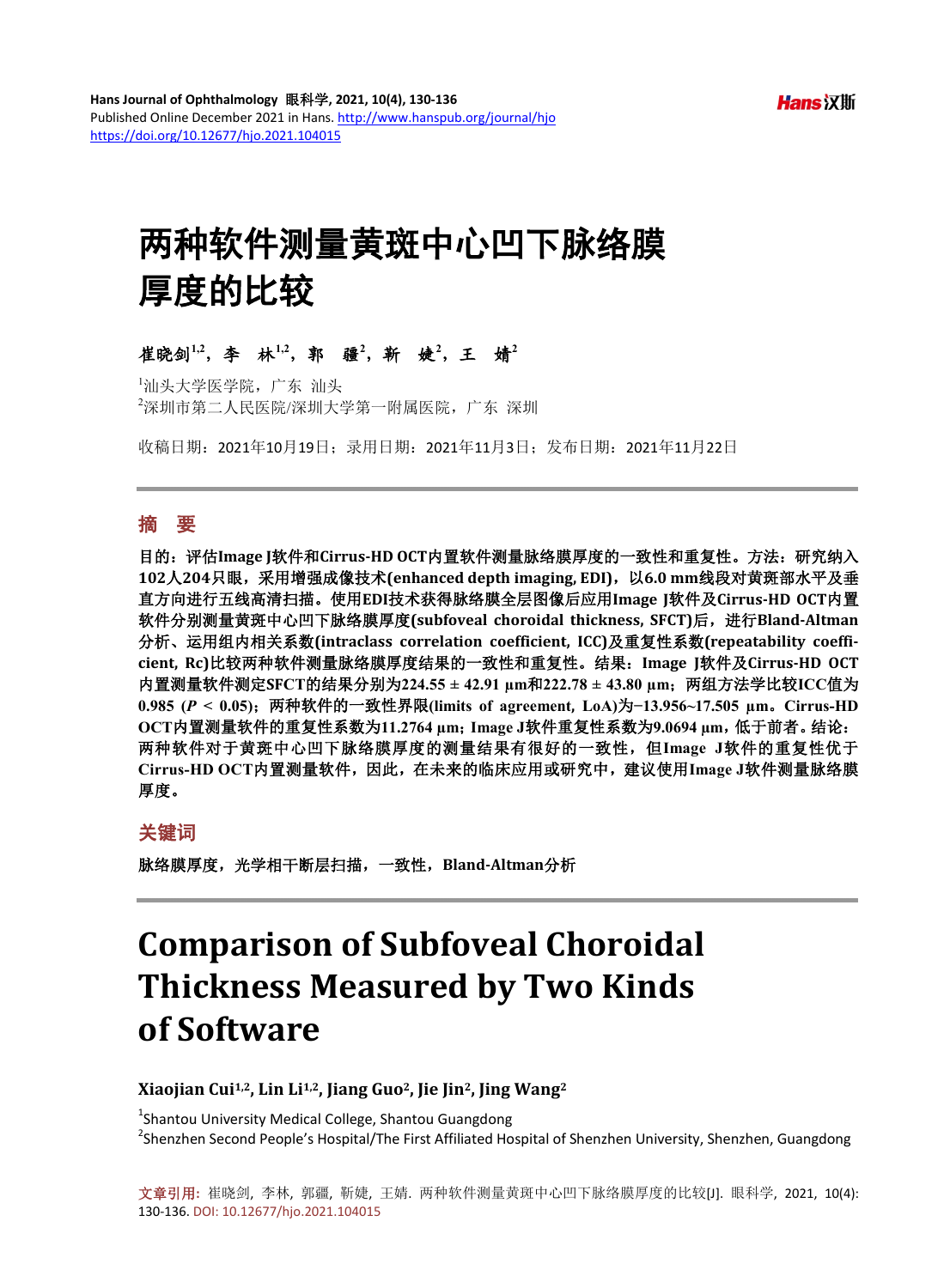Received: Oct. 19<sup>th</sup>, 2021; accepted: Nov. 3<sup>rd</sup>, 2021; published: Nov. 22<sup>nd</sup>, 2021

#### **Abstract**

**Objective: To investigate the agreement and repeatability of choroidal thickness measurements determined by Image J software and Zeiss Cirrus HD-OCT intrinsic software. Methods: One hundred and two study participants (204 eyes) were enrolled in this research. Five line scanning by Cirrus-HD OCT with enhanced depth imaging (EDI) was performed on the area of fovea at the vertical and horizontal azimuth with scanning length of 6.0 mm. The subfoveal choroidal thickness was measured manually by Image J software and Cirrus-HD OCT intrinsic software. The agreement and repeatability of two kinds of software were described by Bland-Altman analysis, intraclass correlation coefficient (ICC) and repeatability coefficient (Rc). Results: The mean (±s) subfoveal choroidal thickness was 224.55 ± 42.91 µm for Image J software and 222.78 ± 43.80 µm for the Cirrus-HD OCT intrinsic software. The ICC of two kinds of software was 0.985 (***P* **< 0.05), and the limits of agreement (LoA) were −13.956~17.505 µm. As compared with Cirrus-HD OCT software (11.2764 µm), the repeatability coefficient is lower calculated by Image J software (9.0694 µm). Conclusion: There was a good agreement between Image J and Cirrus-HD OCT software. The repeatability of measurement implied by Image J software was better than the Cirrus-HD OCT software. Thus, the Image J software should be used for measuring the choroidal thickness in future study.**

#### **Keywords**

**Choroidal Thickness, Optic Coherence Tomography, Agreement, Bland-Altman Analysis**

Copyright © 2021 by author(s) and Hans Publishers Inc. This work is licensed under the Creative Commons Attribution International License (CC BY 4.0). <http://creativecommons.org/licenses/by/4.0/>  $|G \rangle$  $\bullet$ Open Access

## **1.** 引言

脉络膜介于巩膜和视网膜之间,富含血管和黑色素。脉络膜厚度定义为视网膜色素上皮(retinal pigment epithelium, RPE)高反射线外缘至巩膜内层反射线的垂直距离。组织学上从外向内主要包括脉络膜上组织 (构成脉络膜上腔)、大血管层、中血管层、脉络膜毛细血管层和 Bruch 膜,具有多种重要功能,如温度调 节,血液供应等[\[1\]](#page-5-0)。目前发现其厚度变化与糖尿病视网膜病变、近视性黄斑病变、AMD 等疾病相关, 在 这些疾病中发现脉络膜厚度都出现了变薄的现象[\[2\]](#page-5-1);高度近视患者中,脉络膜厚度明显变薄,其程度与 等效球镜度及后巩膜葡萄肿高度相关[\[3\]](#page-5-2)。目前有许多研究应用光学相干断层扫描(optical coherence tomography, OCT)技术及增强成像技术(EDI)扫描出高清脉络膜全层图像,并对脉络膜厚度进行测量[\[3\]](#page-5-2) [\[4\]](#page-5-3) [\[5\]](#page-5-4) [\[6\]](#page-6-0)。本研究中,我们使用 EDI 技术获得脉络膜全层图像后分别应用 Image J 软件及 Cirrus-HD OCT 内置测 量软件测量黄斑中心凹下脉络膜厚度,并进行 Bland-Altman 分析、运用组内相关系数及重复性系数探讨 两种软件测量脉络膜厚度的一致性和重复性[\[7\]](#page-6-1) [\[8\]](#page-6-2) [\[9\]](#page-6-3),为临床研究提供参考。

## **2.** 对象与方法

#### **2.1.** 研究对象

选取 2020 年 6 月至 2020 年 12 月在深圳市第二人民医院眼科就诊的青少年患者 102 例 204 只眼,其 中男 37 例,女 65 例,年龄 7~17 岁,平均(10.97 ± 2.05)岁,等效球镜−6.50 到 0.38 D,平均−2.53 ± 1.26 D。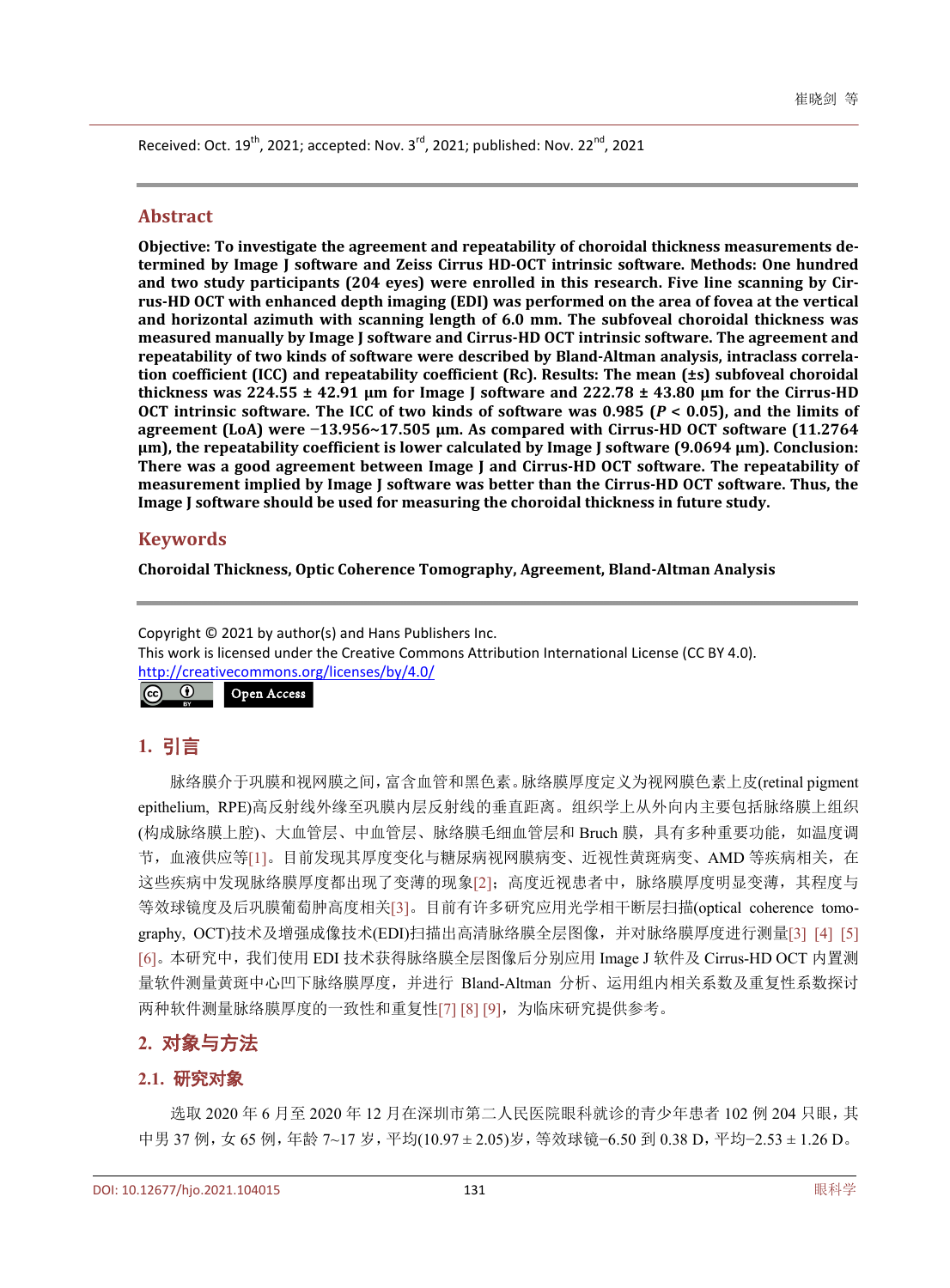纳入标准: 1) 年龄 6~17 岁,最佳矫正视力 ≥ 1.0,配合 OCT 的检查,且眼底无明显异常者; 2) 排除眼 部手术外伤史,眼底病变的患者。本研究内容符合《赫尔辛基宣言》中的伦理学标准。所有患者及其监 护人同意参加本研究并签署知情同意书。

#### **2.2.** 方法

一般检查:所有入选患者均采用 RM-8000B 型自动电脑验光仪(日本 Topcon 公司)进行电脑验光,然 后进行主觉验光,屈光度以主觉验光度数为准。视力采用国际标准对数视力表,最佳矫正视力(BCVA) 采用小数记录。常规裂隙灯显微镜检查,包括角膜、晶状体。

黄斑中心凹下脉络膜厚度的测量:采用 Cirrus HD OCT (Carl Zeiss Meditrc Inc,型号 4000), 应用 EDI 模式, 以 6 mm 线段对黄斑部水平及垂直方向进行五线高清扫描, 取经黄斑中心凹 0 度的线条分析, 在 高清图像下观察受检者黄斑中心凹下脉络膜形态。脉络膜厚度定义为:视网膜色素上皮高反射线外缘至 巩膜内层反射线的垂直距离。采用两种软件测量:1) 用 Image J 软件测量经过黄斑中心凹水平切面的中 心凹下脉络膜厚度;2) 用系统自带测量工具测量经过黄斑中心凹水平切面的中心凹下脉络膜厚度。所有 检查均由同一位检查者完成。参考 Bland、Altman 介绍的方法[\[7\]](#page-6-1),只取第一次测量值进行两种方法间的 比较;同时计算每种方法的平均值及重复测量的差值,进行统计学分析。

#### **3.** 统计学分析

测量数据在适用条件方面的表现总称为数据行为(data behavior)。应用标准 Bland-Altman 方法有三个 条件:一是差值的平均趋势在测量范围内保持不变,表现为图中散点分布于 *x* 轴平行,通过差值与均值 的直线回归分析判定;二是差值的散布程度在测量范围内保持一致,表现为图中散点分布在同宽的离散 带内即方差齐同,通过差值与均值直线回归分析的残差绝对值对均值的回归分析判定;三是差值的分布 呈正态分布,通过直方图和正态性检验判定[\[10\]](#page-6-4) [\[11\]](#page-6-5)。

以 SPSS20.0 统计软件做相关分析,描述同一样本两种软件测定结果的关系,用 Bland-Altman 方法 及组内相关系数评价两种软件的一致性。Bland-Altman 法统计量计算需给出两种软件测量结果差值的均 数和 95%波动范围, 即 95%一致限(95% *LoA*,  $x \pm 2s$ ); 图示以两种软件测量结果的差值为纵轴(y 轴)、两 种软件测量结果的均数为横轴(*x* 轴)绘制散点图,并在图中用不同的线段标注出反映差值均数、0 值和 95% *LoA* 的横线(Bland-Altman 图);

95% *LoA* 可通过计算校正后的标准差得到,公式如下图所示:

$$
S_c = \sqrt{s_0^2 + \frac{1}{4} s_1^2 + \frac{1}{4} s_2^2}
$$
 (1)

$$
95\% LoA = \overline{d} \pm 2S_c \tag{2}
$$

Bland-Altman 法的参数估计,需将 *LoA* 的抽样误差考虑在内,要对 95% *LoA* 的 2 个限值进行置信区 间估计。计算公式:

$$
\overline{d} \pm 2S_c \pm t_{1-\beta/2,n-1} \quad S_c \sqrt{\frac{3}{n}} \tag{3}
$$

重复性系数通过计算每种软件两次测量结果差值的标准差获得,重复性系数既是该标准差的两倍[\[7\]](#page-6-1)。 公式如下:

$$
R_c = 2S_d \tag{4}
$$

*S*<sup>0</sup> 代表两种软件重复测量均值之间的差值的标准差;*S*<sup>1</sup> 代表 Image J 两次测量 SFCT 差值的标准差;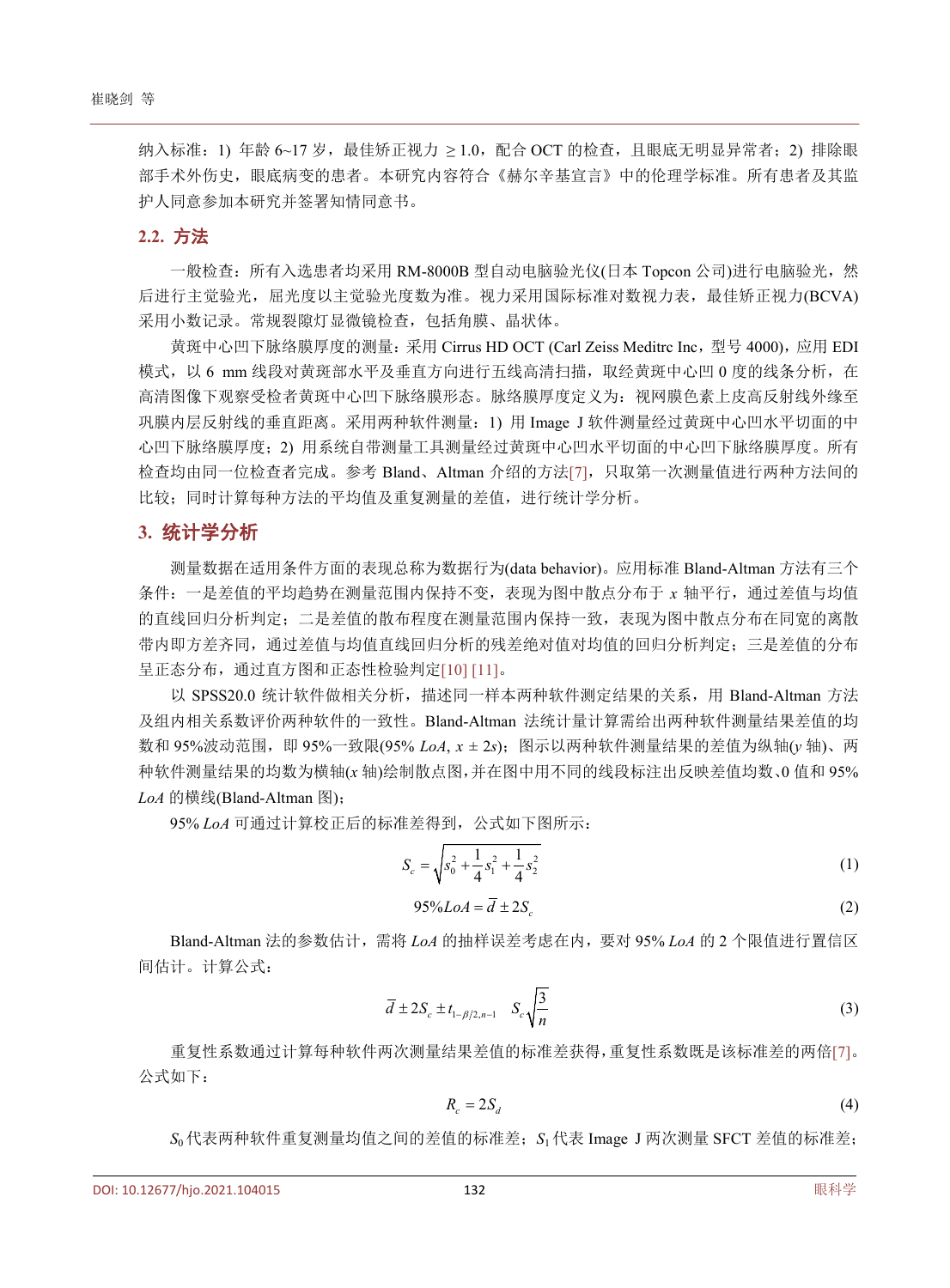*S*<sub>2</sub> 代表 Cirrus-HD OCT 内置测量软件两次测量 SFCT 差值的标准差; *S<sub>d</sub>* 代表每种软件两次测量结果差值 的标准差;*d* 代表两种软件测量结果差值的平均值;*n* 代表每种方法中参与者的样本量。*P* < 0.05 为差异 有统计学意义。

## **4.** 研究结果

## **4.1.** 两种软件测量 **SFCT** 的数据行为分析

[从表](#page-3-0) 1 可以看到, 本组数据差值趋势保持不变, 斜率 *b* = −0.021 与 0 的假设检验, P > 0.05, 即斜率 与 0 的差异无统计学意义;两种方法测量值的差值方差齐同(*P* > 0.05);同时差值的分布呈正态分布(*P* > 0.05), 因此, 该组数据行为良好(well-behaved data), 满足应用 Bland-Altman 分析法的条件[\[10\]](#page-6-4) [\[11\]](#page-6-5)。

<span id="page-3-0"></span>**Table 1.** The data behavior measuring SFCT of two kinds of software 表 **1.** Image J 和 Cirrus-HD OCT 内置测量软件测量 SFCT 结果的数据行为情况

|          | 应用条件                      |             | 是否满足条件 |
|----------|---------------------------|-------------|--------|
| 差值趋势保持不变 | 斜率 $b = 0.021$            | $P = 0.088$ | 满足     |
| 方差齐同     | 斜率 $b = 0.007$            | $P = 0.265$ | 满足     |
| 正态分布     | 偏度 0.176, 峰度-0.656 K-S 检验 | $P = 0.308$ | 满足     |

## **4.2.** 两种软件测量 **SFCT** 的相关分析

<span id="page-3-1"></span>Image J 软件及 Cirrus-HD OCT 内置测量软件测定 SFCT 的结果分别为 224.55 ± 42.91 µm 和 222.78 ± 43.80 μm;  $Y = 1.006X - 3.108$ ;  $R^2 = 0.972$ ,  $P < 0.05$ . [见图](#page-3-1) 1.



Figure 1. Scatter plot of correlation between the measurements of two different methods ( $R^2 = 0.972$ ,  $P < 0.05$ ) 图 **1.** 两种不同方法测量值之间的相关性散点图(*R*<sup>2</sup> = 0.972, *P* < 0.05)

DOI[: 10.12677/hjo.2021.104015](https://doi.org/10.12677/hjo.2021.104015) 133 眼科学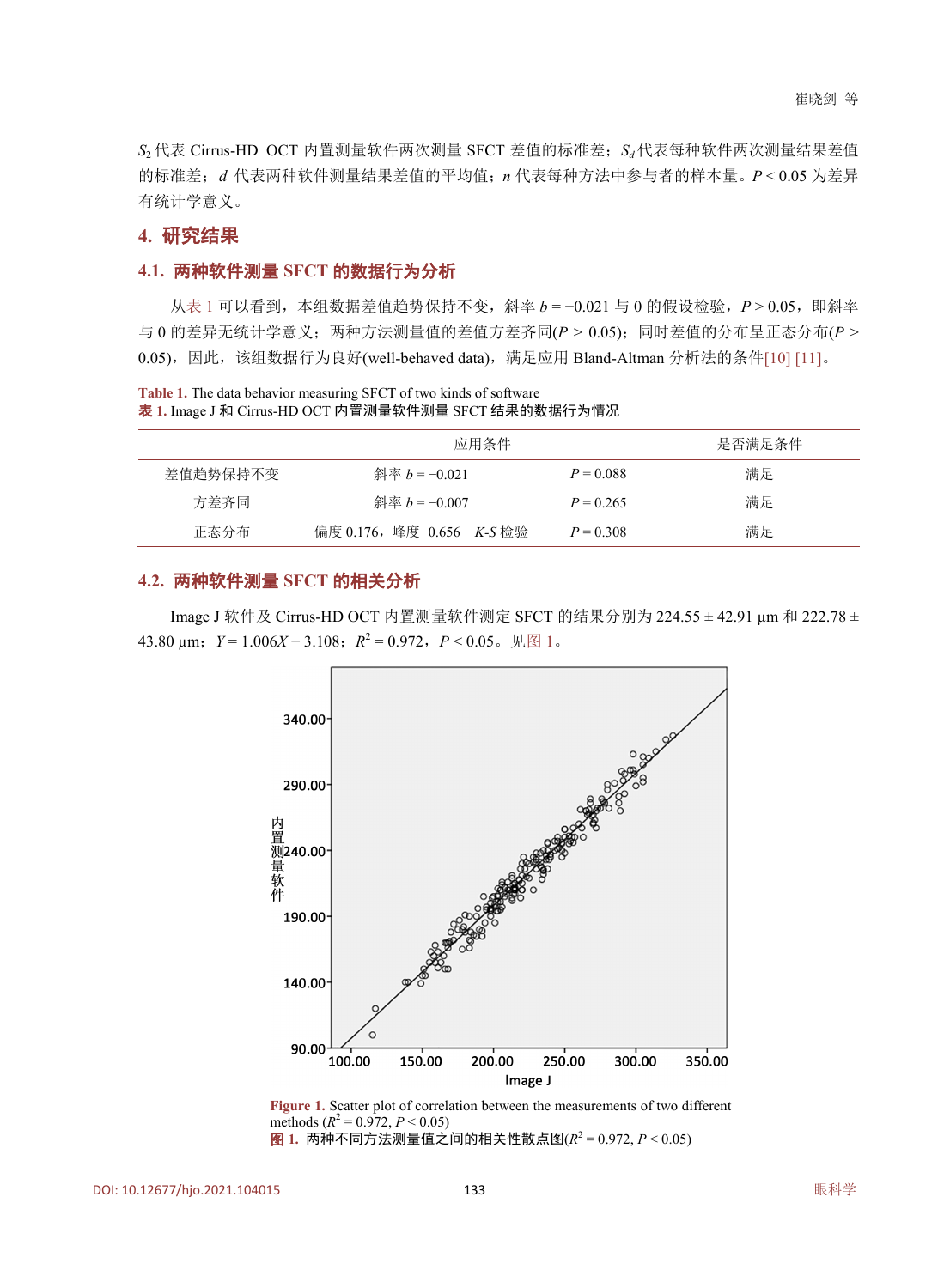#### **4.3** 组内相关系数

以两种软件测量 SFCT 的结果为度量变量,我们利用 SPSS 计算组内相关系数。两组方法学比较 ICC 值为 0.985,95%置信区间为(0.981, 0.989)。

### **4.4. Bland-Altman** 分析

两种软件测定差值与对应均值绘制 Bland-Altman 散点图,以两种软件测量结果的差值为纵轴(*y* 轴), 两种软件测量结果的均数为横轴(*x* 轴)绘制散点图,并在图中用不同的线段标注出反应差值均数、0 值和 95% *LoA* 的横线,算出两种软件测量结果差值的均数为 1.775 µm,95%波动范围(x ± 2*s*)为−13.956 µm 到 17.505 μm 之间[。图](#page-4-0) 2 显示, 两组方法学比较, 95%的 *LoA* 区间为约 2% (4/204)的点在 95%一致性界限以 外,在一致性界限范围内,ImgeJ 测量与内置软件测量相比,差值的绝对值最大为 19 µm。考虑到 *LoA* 的抽样误差,我们要对 *LoA* 范围进行置信区间的估计。一致性上限的置信区间为 15.624~19.386 µm,一 致性下限的置信区间为−15.837~−12.075 µm,因此一致性界限的 95%置信区间的上下界限之间为 −15.837~19.386 µm。所有的点都在该区间内,表明两种软件之间有很好的一致性。

<span id="page-4-0"></span>

**Figure 2.** The Bland-Altmann analysis,the graph evaluated the agreement of two different methods. 图 **2.** 两种不同测量方法的 Bland-Altmann 分析

#### **4.5.** 重复性系数

通过公式(4)计算得出的结果, Image J 软件的重复性系数为 9.069 μm, 低于 Cirrus-HD OCT 内置测量 软件的重复性系数(11.276 µm)。

#### **5.** 讨论

我们分别使用Image J软件和Cirrus-HD OCT内置测量软件进行黄斑中心凹下脉络膜厚度测量并比较 两种软件测量结果的一致性和重复性。我们采用了 Bland-Altman 分析法,结果显示一致性限度为−13.956 µm 到 17.505 µm 之间,一致性界限的上限 95%的置信区间为 15.624~19.386 µm,下限 95%的置信区间为 −15.837~−12.075 µm,一致性界限的 95%置信区间的上下限之间为−15.837~19.386 µm,两种软件测量结 果的差值都在该区间内;SFCT的ICC值为0.985 (*P* < 0.05),以上结果说明两种软件之间有很高的一致性;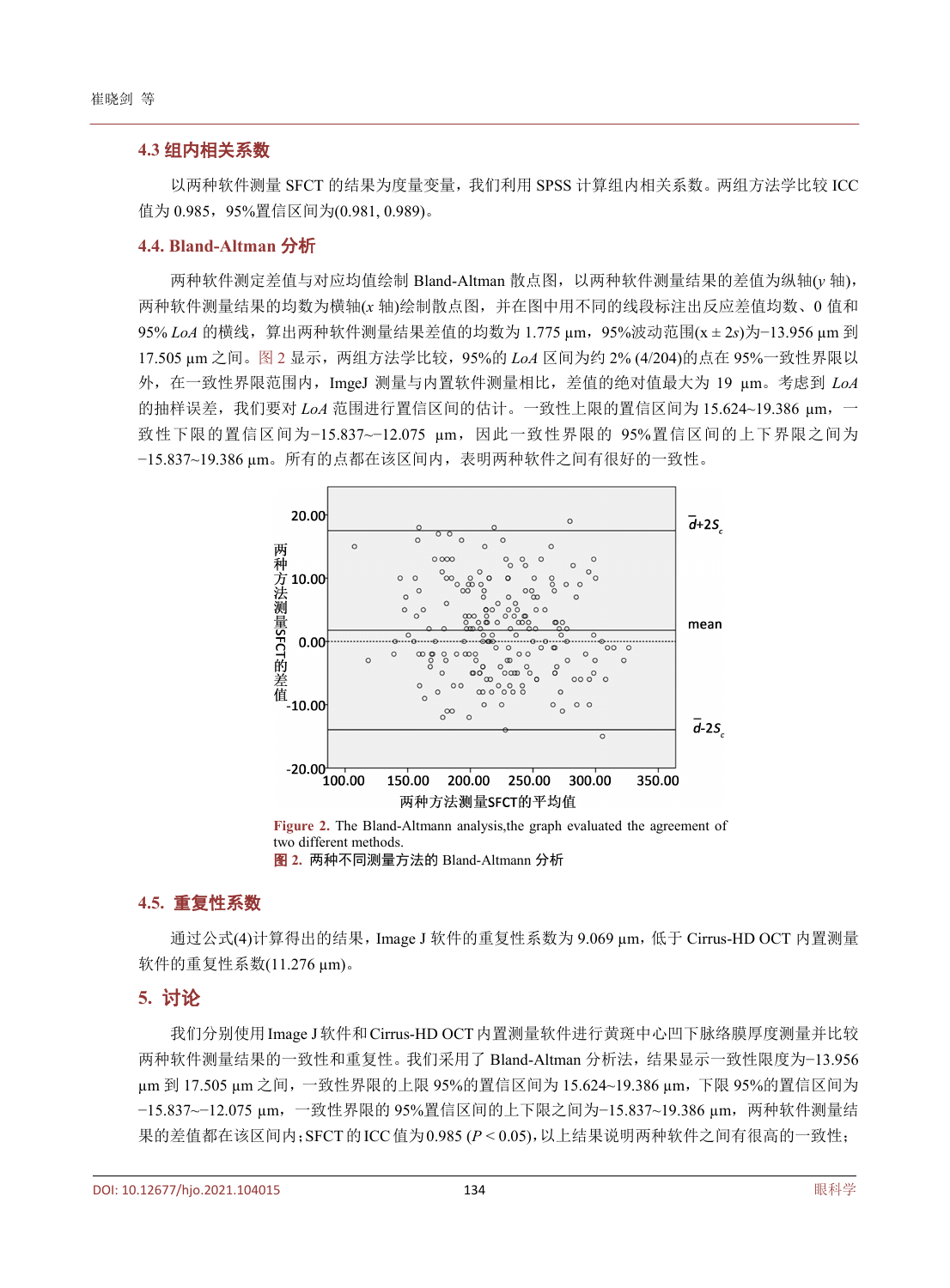对于两种软件各自测量的两次结果, Image J 的重复性系数(9.0694 μm)低于内置软件(15.176 μm), 说明 Image J 的两次测量差值的离散程度比内置软件小,重复性更好。

目前,多种 OCT 能够测量脉络膜厚度,如 Heidelberg Spectralis (德国 Heidelberg 公司)、Topcon3D-2000 OCT (日本 Topcon 公司)及 Zeiss Cirrus HD-OCT (德国 Carl Zeiss 公司) [\[3\]](#page-5-2) [\[4\]](#page-5-3) [\[5\]](#page-5-4) [\[6\]](#page-6-0)。Ikuno 等人评价了 SD-OCT 与 High penetration OCT 两种仪器之间测量脉络膜厚度的可重现性,发现两种仪器测量结果有很 高的可重现性[\[12\]](#page-6-6); Lau JK 等人则比较 SD-OCT 两次测量同一位置脉络膜厚度的重复性,结果重复性良 好[\[13\]](#page-6-7);而本研究采用的是 Zeiss Cirrus HD-OCT,使用 EDI 模式得到清楚的脉络膜图像,并使用两种测 量软件对同一张脉络膜图像测量,发现这两种软件一致性好,Image J 软件的重复性系数(9.0694 µm)低于 内置测量软件(15.176 µm),重复性更好。Wei chen 等人使用了 SD-OCT 获取脉络膜图像,同样比较了 Image J 软件与内置软件测量脉络膜厚度的一致性及重复性,他们的研究中,一致性界限为−18.437~63.949 µm,

一致性界限的上限 95%的置信区间为 16.102 µm到 111.796 µm,下限 95%的置信区间为−66.29 µm到 21.41 µm,因此该研究认为两种方法的一致性界限 95%的置信区间过宽,得出两种方法不具备一致性的结论, 这与该研究应用了错误的 *t* 值计算一致性界限上下限的 95%置信区间有关[\[14\]](#page-6-8);他们的研究中 Image J 的重 复性系数为 27.3525 μm, 内置软件的重复性系数为 39.919 μm, 远大于本实验的结果。

对于 Bland-Altman 分析法, 其标准的用法有着三个条件需要满足:一是差值的平均趋势在测量范围 内保持不变,表现为图中散点分布于 x 轴平行,通过差值与均值的直线回归分析判定; 二是差值的散布 程度在测量范围内保持一致,表现为图中散点分布在同宽的离散带内即方差齐同,通过差值与均值直线 回归分析的残差绝对值对均值的回归分析判定;三是差值的分布呈正态分布,通过直方图和正态性检验 判定[\[10\]](#page-6-4) [\[11\]](#page-6-5)。但在实际中很多研究并未严格按照该标准应用[\[15\]](#page-6-9), 本研究数据满足以上 3 个条件, 因此 采用了 Bland-Altman 分析法。

目前应用 Bland-Altman 一致限 *LoA* 进行方法比较研究的一致性评价得到普遍认可,但在研究中不能 直接使用差值散点位于 95% *LoA* 两个限值之间的百分比是否大于 95%,*LoA* 在概念上属于统计描述的范 畴,只反映了所测量样本特征,未涉及对总体的推断,为进行一致性的正确评价,需考虑 *LoA* 的抽样误 差,应对 *LoA* 范围进行置信区间估计,即对 *LoA* 进行参数估计需要分别进行下限和上限的置信区间估计, 但在很多方法学比较研究中很少提供置信区间的估算[\[16\]](#page-6-10) [\[17\]](#page-6-11)。

总之,Image J 软件与 Cirrus-HD OCT 内置测量软件测量脉络膜厚度的一致性高,两者间可相互替代, 但 Image J 软件的重复性较 Cirrus-HD OCT 内置测量软件好,因此在临床应用中,建议使用 Image J 软件 测量脉络膜厚度。

我们的研究有一些限制,对于脉络膜偏厚的情况下,并非每个图像都能清楚地显示脉络膜–巩膜的 边界,这可能增加测量的误差,需要 OCT 技术进一步的发展解决。

## 参考文献

- <span id="page-5-0"></span>[1] Nickla, D.L. and Wallman, J. (2010) The Multifunctional Choroid. *Progress in Retinal and Eye Research*, **29**, 144-168. <https://doi.org/10.1016/j.preteyeres.2009.12.002>
- <span id="page-5-1"></span>[2] 何吕福, 王晓华, 温旭. 脉络膜厚度研究进展[J]. 中华实验眼科杂志, 2017, 35(10): 949-954. <https://doi.org/10.3760/cma.j.issn.2095-0160.2017.10.021>
- <span id="page-5-2"></span>[3] Wang, S.M., Wang, Y., Gao, X.M., *et al*. (2015) Choroidal Thickness and High Myopia: A Cross-Sectional Study and Meta-Analysis. *Ophthalmology*, **15**, Article No. 70[. https://doi.org/10.1186/s12886-015-0059-2](https://doi.org/10.1186/s12886-015-0059-2)
- <span id="page-5-3"></span>[4] Manjunath, V., Taha, M., Fujimoto, J.G. and Duker, J.S. (2010) Choroidal Thickness in Normal Eyes Measured Using Cirrus-HD Optical Coherence Tomography. *American Journal of Ophthalmology*, **150**, 325-329. <https://doi.org/10.1016/j.ajo.2010.04.018>
- <span id="page-5-4"></span>[5] Margolis, R. and Spaide, R.F. (2009) A Pilot Study of Enhanced Depth Imaging Optical Coherence Tomography of the